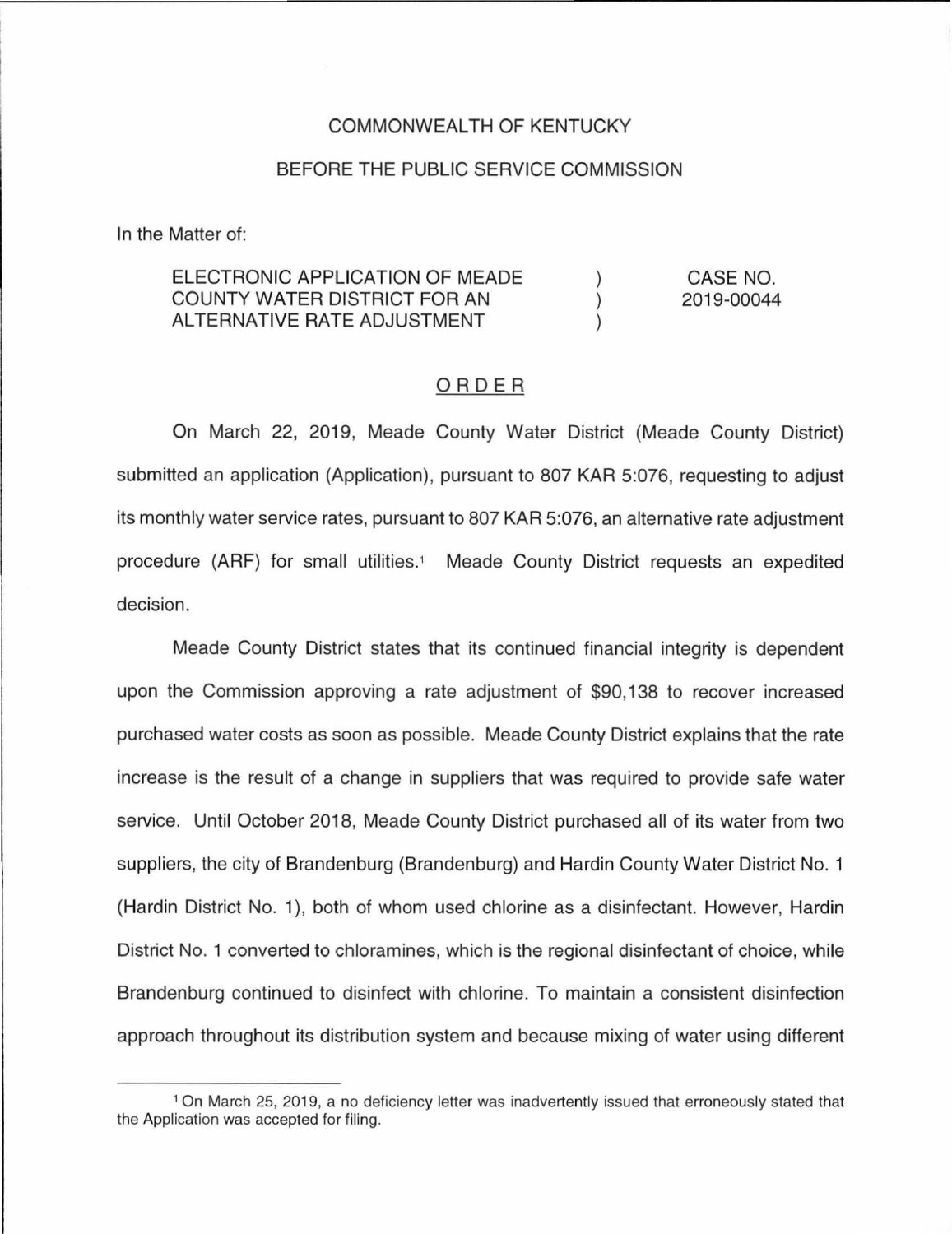disinfectants is unsafe, Meade County District began purchasing all water from Hardin District No. 1, which charges a higher rate for wholesale water than Brandenburg.

Meade County District requests to deviate from certain filing requirements of 807 KAR 5:076 due to the unique circumstances of increased prices due to a change in suppliers and the unavailability of filing a rate adjustment under the PWA procedures in 807 KAR 5:068.<sup>2</sup> Meade County District requests to deviate from the following filing requirements:

• 807 KAR 5:076, Section 4(1 )(b), which requires a utility to file a copy of all outstanding evidences of indebtedness.

807 KAR 5:076, Section 4(1)(c), which requires a utility to file an amortization schedule of each evidence of indebtedness.

• 807 KAR 5:076, Section 4(1)(d), which requires a utility to file a depreciation schedule of all utility plant in service.

807 KAR 5:076, Section 4(1)(f), which requires a utility to file a detailed analysis of customer bills showing revenues from the present and proposed rates of each customer class.

Meade County District contends that the above filing requirements are not necessary to determine the total increase in purchased water cost or to ascertain Meade County District's financial ability to absorb those costs. Meade County District asserts that granting a deviation from these filing requirements will not hinder or impede the

<sup>&</sup>lt;sup>2</sup> The Commission denied Meade County District's recent purchase water adjustment (PWA) filing because the increase in the cost of purchased water resulted from purchasing more water from a supplier who charged a higher price and not because the supplier increased its rates. The Commission stated that Meade County District could file an application for a rate adjustment pursuant to 807 KAR 5:076 and request an expedited decision. See Case No. 2018-00430, Purchased Water Adjustment filing of Meade County Water District (Ky. PSC Jan. 22, 2019).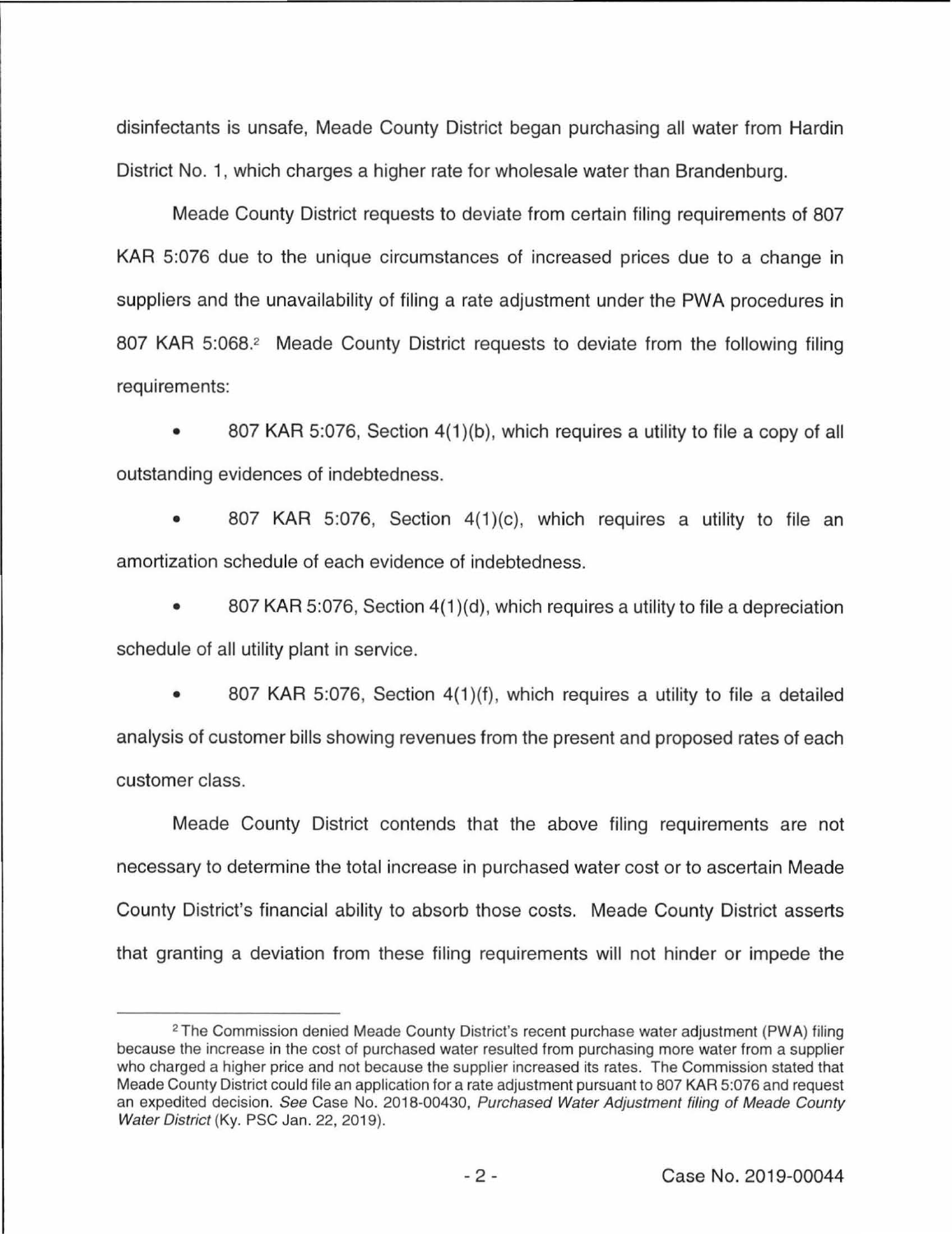Commission's ability to review the proposed rate adjustment to recover the increased costs for purchased water.

The Commission, having reviewed the request to deviate and the case record, finds that Meade County District established good cause to allow it to deviate from filing requirements in 807 KAR 5:076, Section  $4(1)(b)-(d)$  and  $(f)$ , and therefore the request should be granted. Meade County District's application is intended to recover only the increase in its cost of water resulting from its change of supplier. Therefore, documentation supporting all of Meade County District's expenses may not be required. For the same reasons, the Commission further finds that good cause exists to deviate from 807 KAR 5:076, Section 3(4), which provides that the record upon which the decision is made includes, among other things, written reports submitted by Commission Staff. The Commission will use its best efforts to expedite its decision.

IT IS THEREFORE ORDERED that:

1. Meade County District's request to deviate from filing requirements is granted.

2. Meade County District's Application is accepted for filing as of the date of entry of this Order.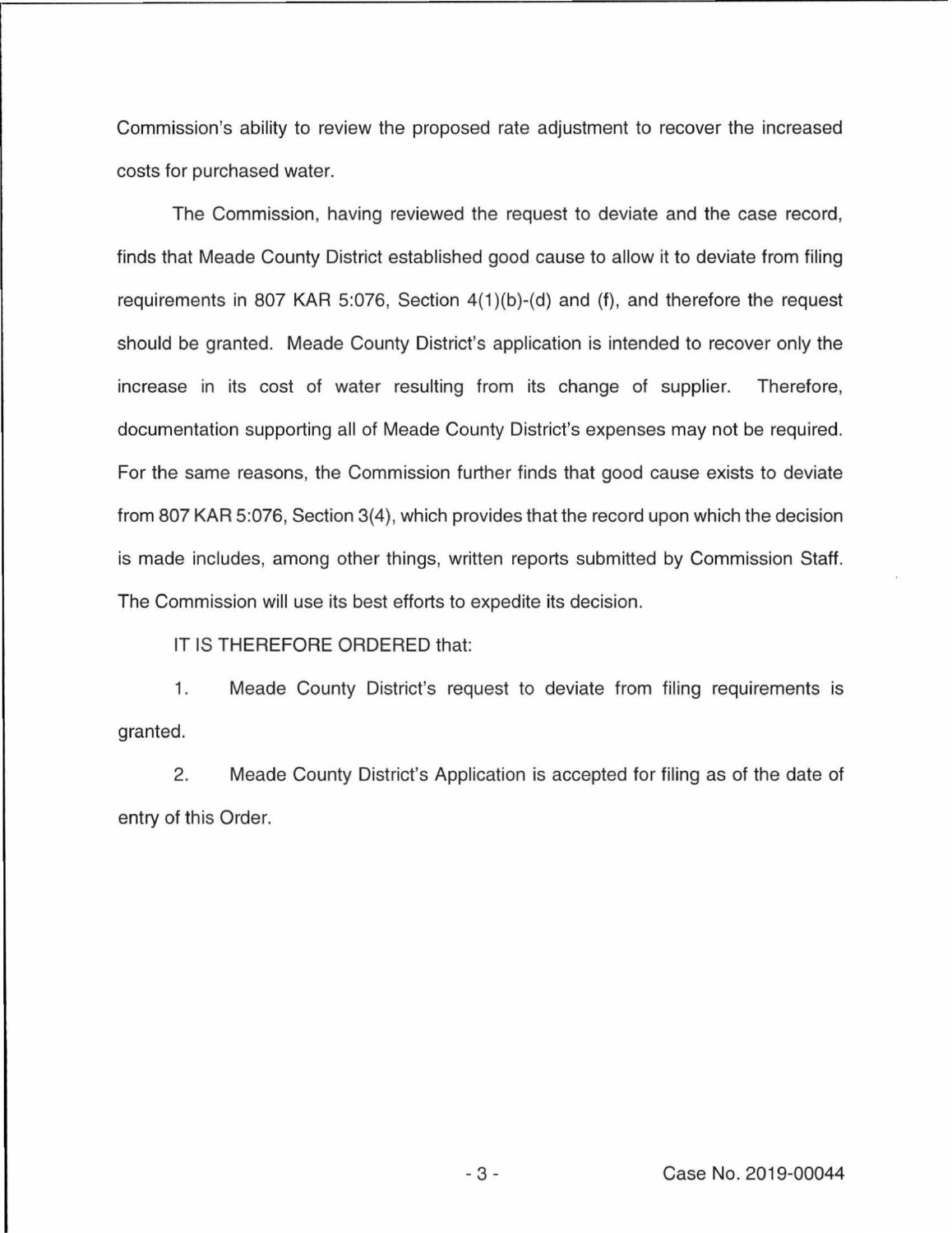By the Commission

ENTERED **MAR 2 7 2019**  KENTUCKY PUBLIC

SERVICE COMMISSION

ATTEST:

Lewen R. Punson

Case No. 2019-00044